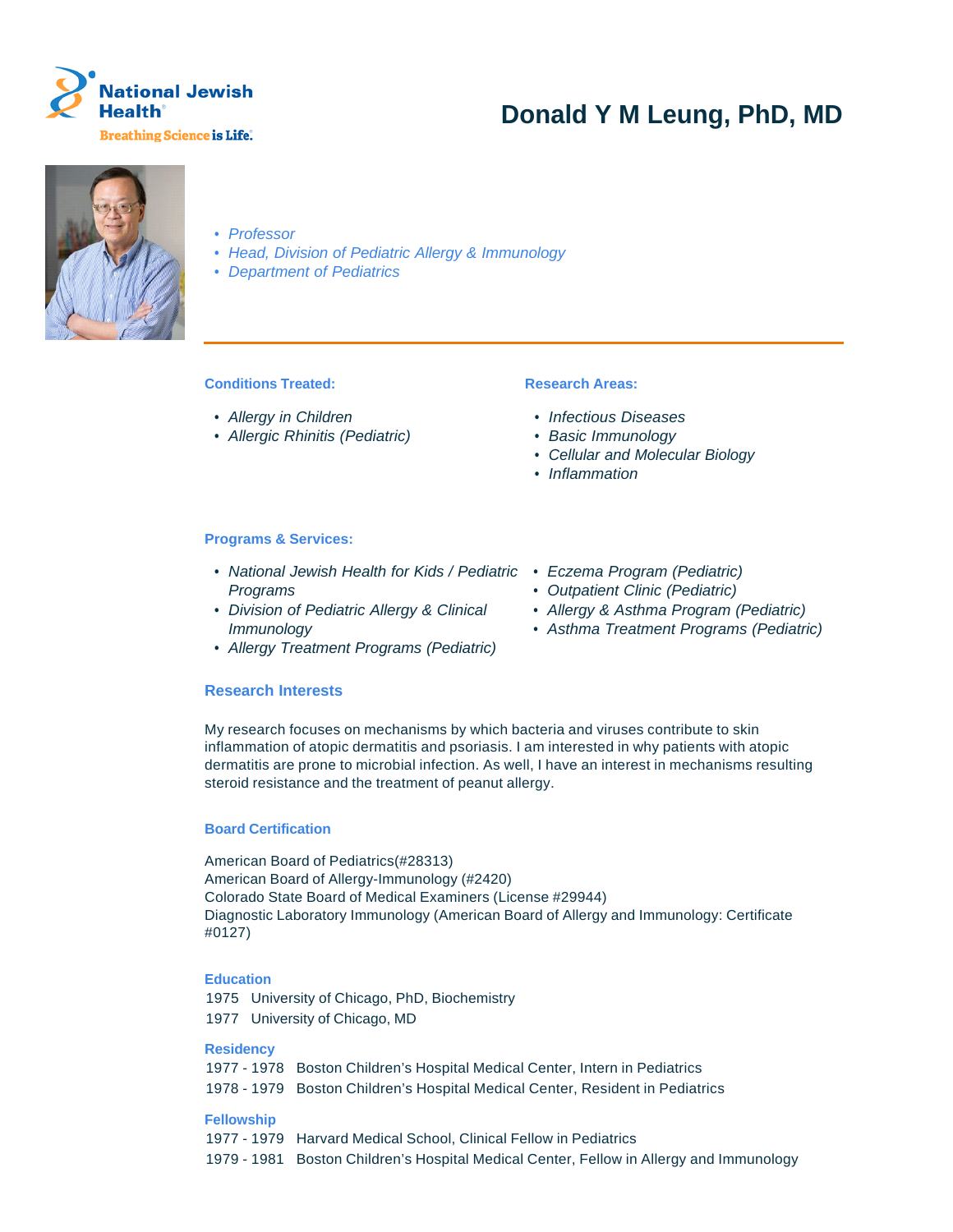#### **Teaching or Professional Positions**

2013 NIAID Immune Tolerance Network, Steering Committee 2012:NIAID National Allergy and Infectious Disease Advisory Council, Ad hoc member 2007:NIAID National Allergy and Infectious Disease Advisory Council, Ad hoc Member 2006: Research Advisory Committee, University of Colorado Denver 1998: Editor-in-Chief, Journal of Allergy and Clinical Immunology 1994: Director, NIH Clinical Research Center, National Jewish Health 1991: Professor, Department of Pediatrics, University of Colorado Denver 1990-91: Associate Professor, Dept of Pediatrics, University of Colorado Denver 1989: Head, Division of Pediatric Allergy-Immunology, National Jewish Health 1989: Senior Staff Physician, National Jewish Health 1987-89: Associate Professor, Dept of Pediatrics, Harvard Medical School 1987-89: Director of Allergy Program, Children's Hospital (Boston, MA) 1983-87: Assistant Professor, Dept of Pediatrics, Harvard Medical School 1981-83: Instructor, Department of Pediatrics, Harvard Medical School

**Affiliations with the University of Colorado Denver** Professor of Pediatrics, University of Colorado Denver

#### **Professional Memberships**

American Academy of Allergy, Asthma and Immunology, American Association of Immunologists, American Federation of Clinical Research, Collegium International Allergologicum, Society for Pediatric Research, Society for Investigative Dermatology, American Society for Clinical Investigation

### **Awards & Recognition**

2021: Gary S. Rachelefsky, MD FAAAI Lectureship: Investing Together in Our Future at the 2021 AAAAI Virtual Annual Meeting 2021: Named by The Journal of The American Academy of Dermatology as having highest H-index amongst most highly cited authors in Dermatology 2020: Hugh A. Sampson Lectureship in Food Allergy 2020: Web of Sciences Highly Cited Researchers of 2020 2019: Recognized by ALLERGY as a Legend in Allergy-Immunology 2018: The American Academy of Allergy, Asthma and Immunology Distinguished Scientist Award for contributions to Atopic Dermatitis 2018: Canadian Society of Allergy and Clinical Immunology CSACI Bram Rose Memorial Lectureship Award 2017: Best Doctors in Pediatric Specialty Recognition 2016: Honorary Professor, Xiangya School of Medicine, Central South University; Changsha, China 2016: 12th Strunk Lectureship at The Washington University School of Medicine, St Louis, MO 2016: Establishment of the Donald Leung/JACI Editors AAAAI Foundation Career Development Award 2016: Establishment of the AAAAI Foundation and Donald Y.M. Leung, MD, PhD, FAAAAI-JACI Lectureship Award 2015: The National Jewish Health Kauvar Presidential Award 2015: Honorary Professor, The 2nd Affiliated Hospital of Guangzhou Medical University; Guangzhou, China 2014-2015, 2017-2018: Best Doctors in America, Best Doctors, Inc. 2013, 2018: America's Top Doctors, Castle Connolly Medical, Ltd. 2012: Named by US News and World Report as among the top 1% of physicians 2012: AAAAI Distinguished Service Award 2012: Sir QW Lecturer, Hong Kong Allergy Convention 2011: Reviewer, NIH/National Heart, Lung and Blood Institute, Special Emphasis Panel for ancillary asthma clinical trials 2009: Arthur Rook Oration at 79th British Assn of Dermatology 2008: Reviewer, The Center for Scientific Review National Institutes of Health, Small Business Innovation Research (SBIR), Small Business Technology Transfer Research (STTR)

2008: NIH/FDA Expert Panel on Food Allergy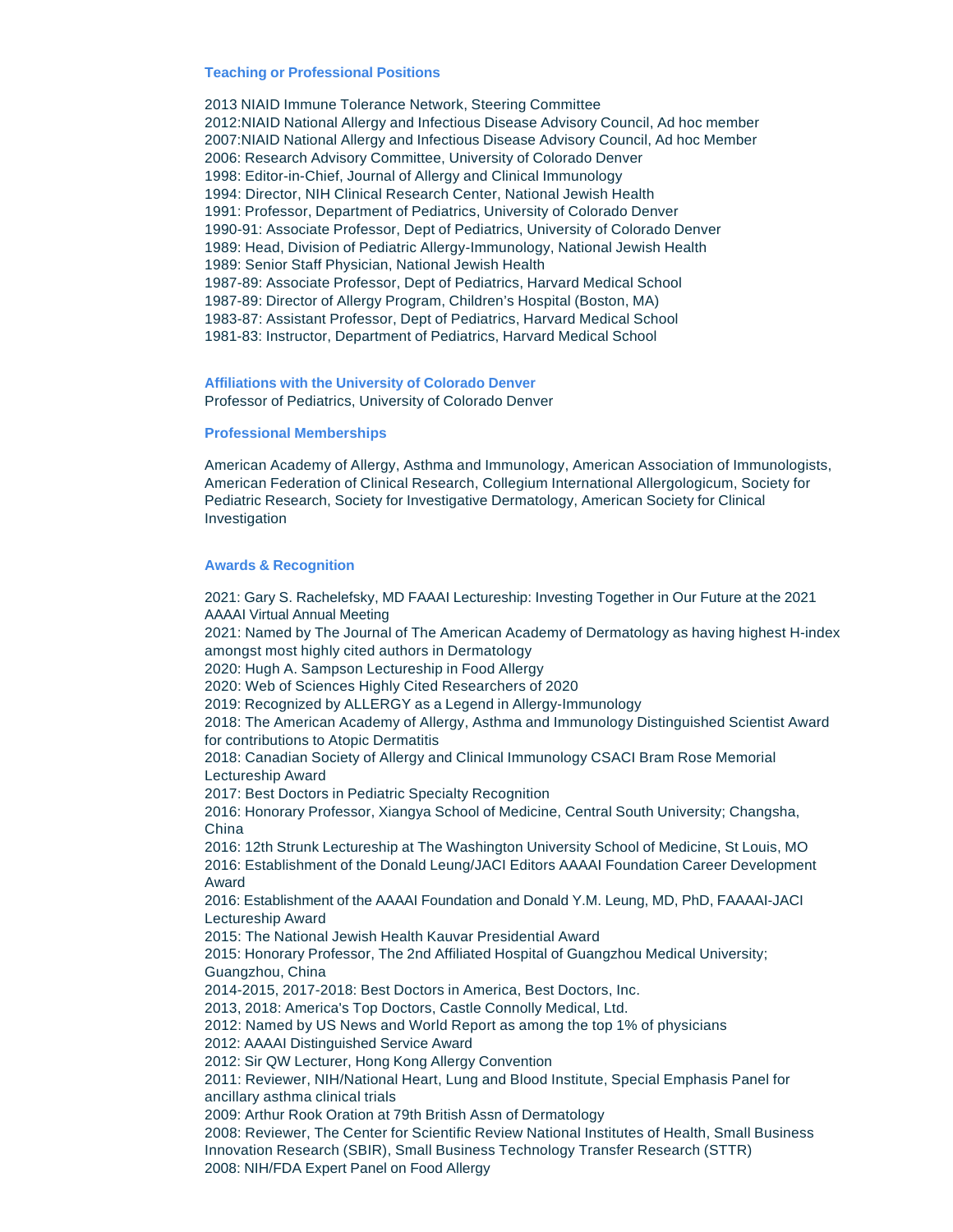2008: Outstanding Scientific Achievement in Clinical Research Award, NJH

2007: Soc of Investigative Dermatology, Julius Stone Lectureship

2007: Chair, Medical Advisory Board, Food Allergy Initiative

2007: NIH/NIAID Res Advisory Council

2006-09: SPR E Mead Johnson Award Selection Comm

2006: ISI Most Highly Cited Authors in Immunology (top half percent of citations in previous 20 years)

2005: Robert Cooke Memorial Lectureship at AAAAI

2004-08: Board of Dir, AAAAI 2004: American Skin Assoc Annual Psoriasis Achievement Award 2004: Edelstein Chair in Pediatric Allergy/Immunology, NJH

2004: Pfizer Visiting Professorship, Univ Chicago

2004: Erich Hoffmann Mem Lecturership, Bonn

2004: 17th James N. Gilliam Mem Lectureship, Univ Texas SW Med Ctr, Dallas

2003: Leung Peanut Allergy NEJM Article named one of Top Science Stories by Sci Am

2003: Ghoury Mem Lectureship at Univ Cincinnati Med Ctr

2003: WAO Scientific Achievement Award, Vancouver.

2003: Outstanding Scientific Achievement Award, NJH

2003: Pfizer visiting Professorship, St Christopher's Hosp Children, Philadelphia.

2002: Listed in International Biographical Ctr, Cambridge Outstanding Scientists of the 21st **Century** 

2002: Stanislaus Jaros Lectureship at ACAAI Annual Mtg

2002: Burton Zweiman Lectureship at 2002 AAAAI Mtg

1998: Editor-in-Chief, Journal of Allergy and Clinical Immunology

1998 to 2007: Consulting Editor, The Journal of Clinical Investigation

1997: E. Mead Johnson Award for Outstanding Research in Pediatrics

1995-2004: Recipient of NIH National Heart, Lung and Blood Institute MERIT Award for Studies in Kawasaki Syndrome

1993: Associate Program Director, Clinical Translational Research Ctr, University of Colorado Denver

1993: American Society for Clinical Investigation

1992-97: Member, NIH General Medicine A Study Section

1992-present: Listed in Woodward & White's The Best Doctors in America

1991-94: Immunology and Microbiology Study Committee, American Heart Association

1991: AFCR Henry Christian Award for Excellence in Research

1983-85: NIH Young Investigator Research Award

1979-81: NIH National Research Service Award

1970-77: NIH Medical Scientist Training Program

#### **Publications**

Irvine AD, McLean WHI, Leung DYM. Filaggrin mutations: Associations with skin and allergic diseases. N Engl J Med 2011; 365(14): 1315-27.

Searing DA, Zhang Y, Murphy JR, Hauk PJ, Goleva E, Leung DY. Decreased serum vitamin D levels in children with asthma are associated with increased corticosteroid usage. J Allergy Clin Immunol 2010; 125:995-1000.

Leung DYM, Gao PS, Grigoryev DN, Rafaels NM, Streib JE, Howell M D, Taylor PA, Boguniewicz M, Canniff J, Armstrong B, Zaccaro DJ, Schneider LC, Hata TR, Hanifin JM, Beck LA,Weinberg A, Barnes KC. Human atopic dermatitis complicated by eczema herpeticum is associated with abnormalities in gamma interferon response. J Allergy Clin Immunol 2011; 127:965-73. PMID: 21458658. PMCID: PMC3074534

Leung DY, Sampson HA, Yunginger JW, Burks AW Jr, Schneider LC, Wortel CH, Davis FM, Hyun JD, Shanahan WR Jr, for the TNX-901 Peanut Allergy Study Group. Effect of anti-IgE therapy (TNX-901) in patients with peanut allergy. N Engl J Med 2003;348:986-93.

Ong PY, Ohtake T, Brandt C, Strickland I, Boguniewicz M, Ganz T, Gallo RL, Leung DY. Endogenous antimicrobial peptides and skin infections in atopic dermatitis. N Engl J Med 2002;347:1151-60.